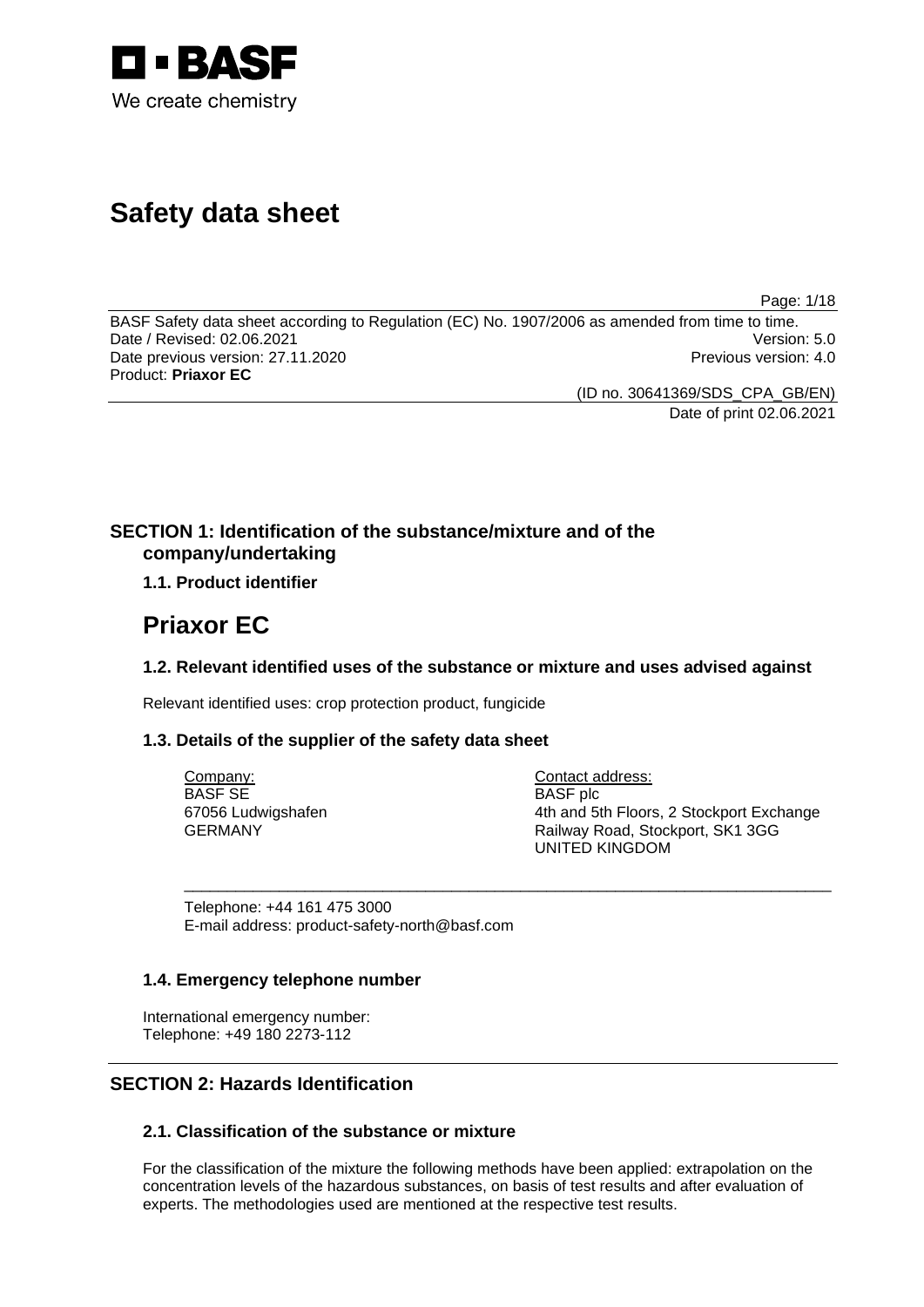BASF Safety data sheet according to Regulation (EC) No. 1907/2006 as amended from time to time. Date / Revised: 02.06.2021 Version: 5.0 Date previous version: 27.11.2020 **Previous version: 4.0** Previous version: 4.0 Product: **Priaxor EC** 

(ID no. 30641369/SDS\_CPA\_GB/EN)

Date of print 02.06.2021

### According to Regulation (EC) No 1272/2008 [CLP]

Acute Tox. 4 (Inhalation vapour) Acute Tox. 4 (oral) Repr. Additional category for effects on or via lactation. STOT SE 3 Aquatic Acute 1 Aquatic Chronic 1

For the classifications not written out in full in this section the full text can be found in section 16.

### **2.2. Label elements**

Globally Harmonized System (GHS) in accordance with UK regulations.

Pictogram:



Signal Word: Warning

| <b>Hazard Statement:</b>               |                                                                                              |  |  |
|----------------------------------------|----------------------------------------------------------------------------------------------|--|--|
| H <sub>302</sub>                       | Harmful if swallowed.                                                                        |  |  |
| H332                                   | Harmful if inhaled.                                                                          |  |  |
| H335                                   | May cause respiratory irritation.                                                            |  |  |
| H362                                   | May cause harm to breast-fed children.                                                       |  |  |
| H410                                   | Very toxic to aquatic life with long lasting effects.                                        |  |  |
| <b>EUH401</b>                          | To avoid risks to human health and the environment, comply with the<br>instructions for use. |  |  |
| <b>Precautionary Statement:</b>        |                                                                                              |  |  |
| P <sub>101</sub>                       | If medical advice is needed, have product container or label at hand.                        |  |  |
| P <sub>102</sub>                       | Keep out of reach of children.                                                               |  |  |
| P <sub>103</sub>                       | Read carefully and follow all instructions.                                                  |  |  |
| Precautionary Statements (Prevention): |                                                                                              |  |  |
| P <sub>271</sub>                       | Use only outdoors or in a well-ventilated area.                                              |  |  |
| P <sub>260</sub>                       | Do not breathe dust/mist/vapours.                                                            |  |  |
| P <sub>202</sub>                       | Do not handle until all safety precautions have been read and<br>understood.                 |  |  |
| P <sub>270</sub>                       | Do not eat, drink or smoke when using this product.                                          |  |  |
| P <sub>263</sub>                       | Avoid contact during pregnancy and while nursing.                                            |  |  |
| P <sub>264</sub>                       | Wash contaminated body parts thoroughly after handling.                                      |  |  |

Precautionary Statements (Response):

#### Page: 2/18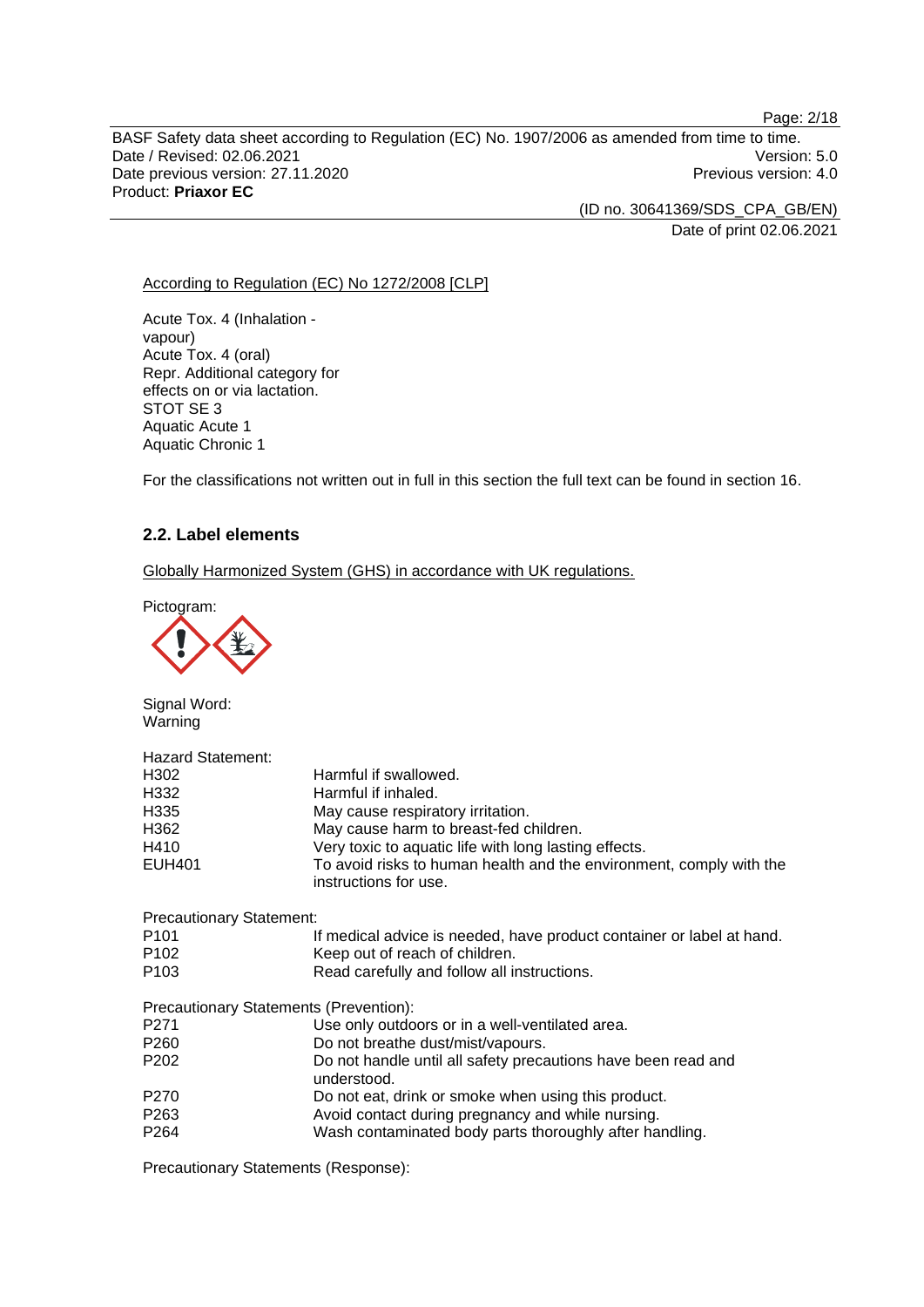Page: 3/18

BASF Safety data sheet according to Regulation (EC) No. 1907/2006 as amended from time to time. Date / Revised: 02.06.2021 Version: 5.0 Date previous version: 27.11.2020 **Previous version: 4.0** Previous version: 4.0 Product: **Priaxor EC** 

(ID no. 30641369/SDS\_CPA\_GB/EN)

|                                      | Date of print 02.06.2021                                                                                                                                                                    |  |
|--------------------------------------|---------------------------------------------------------------------------------------------------------------------------------------------------------------------------------------------|--|
| $P304 + P340$                        | IF INHALED: Remove person to fresh air and keep comfortable for<br>breathing.                                                                                                               |  |
| $P308 + P311$                        | IF exposed or concerned: Call a POISON CENTER or physician.                                                                                                                                 |  |
| P330                                 | Rinse mouth                                                                                                                                                                                 |  |
| P391                                 | Collect spillage.                                                                                                                                                                           |  |
|                                      |                                                                                                                                                                                             |  |
| Precautionary Statements (Storage):  |                                                                                                                                                                                             |  |
| $P403 + P233$                        | Store in a well-ventilated place. Keep container tightly closed.                                                                                                                            |  |
| Precautionary Statements (Disposal): |                                                                                                                                                                                             |  |
| P <sub>501</sub>                     | Dispose of contents/container to a licensed hazardous-waste disposal<br>contractor or collection site except for empty clean containers which can<br>be disposed of as non-hazardous waste. |  |
|                                      |                                                                                                                                                                                             |  |

Labeling of special preparations (GHS): EUH208: May produce an allergic reaction. Contains: Propanoic acid, 2-hydroxy-, 2-ethylhexyl ester, (2S)-

#### According to Regulation (EC) No 1272/2008 [CLP]

Hazard determining component(s) for labelling: pyraclostrobin (ISO); methyl N-{2-[1-(4 chlorophenyl)-1H-pyrazol-3-yloxymethyl]phenyl}(N-methoxy)carbamate, 1H-Pyrazole-4 carboxamide, 3-(difluoromethyl)-1-methyl-N-(3',4',5'-trifluoro[1,1'-biphenyl]-2-yl)-; Fluxapyroxad, acetophenone, N,N-Dimethyldodecanamide

### **2.3. Other hazards**

According to Regulation (EC) No 1272/2008 [CLP]

See section 12 - Results of PBT and vPvB assessment.

If applicable information is provided in this section on other hazards which do not result in classification but which may contribute to the overall hazards of the substance or mixture.

### **SECTION 3: Composition/Information on Ingredients**

### **3.1. Substances**

Not applicable

### **3.2. Mixtures**

#### Chemical nature

crop protection product, Emulsifiable concentrate (EC), fungicide

Hazardous ingredients (GHS) according to Regulation (EC) No. 1272/2008

pyraclostrobin (ISO); methyl N-{2-[1-(4-chlorophenyl)-1H-pyrazol-3-yloxymethyl]phenyl}(Nmethoxy)carbamate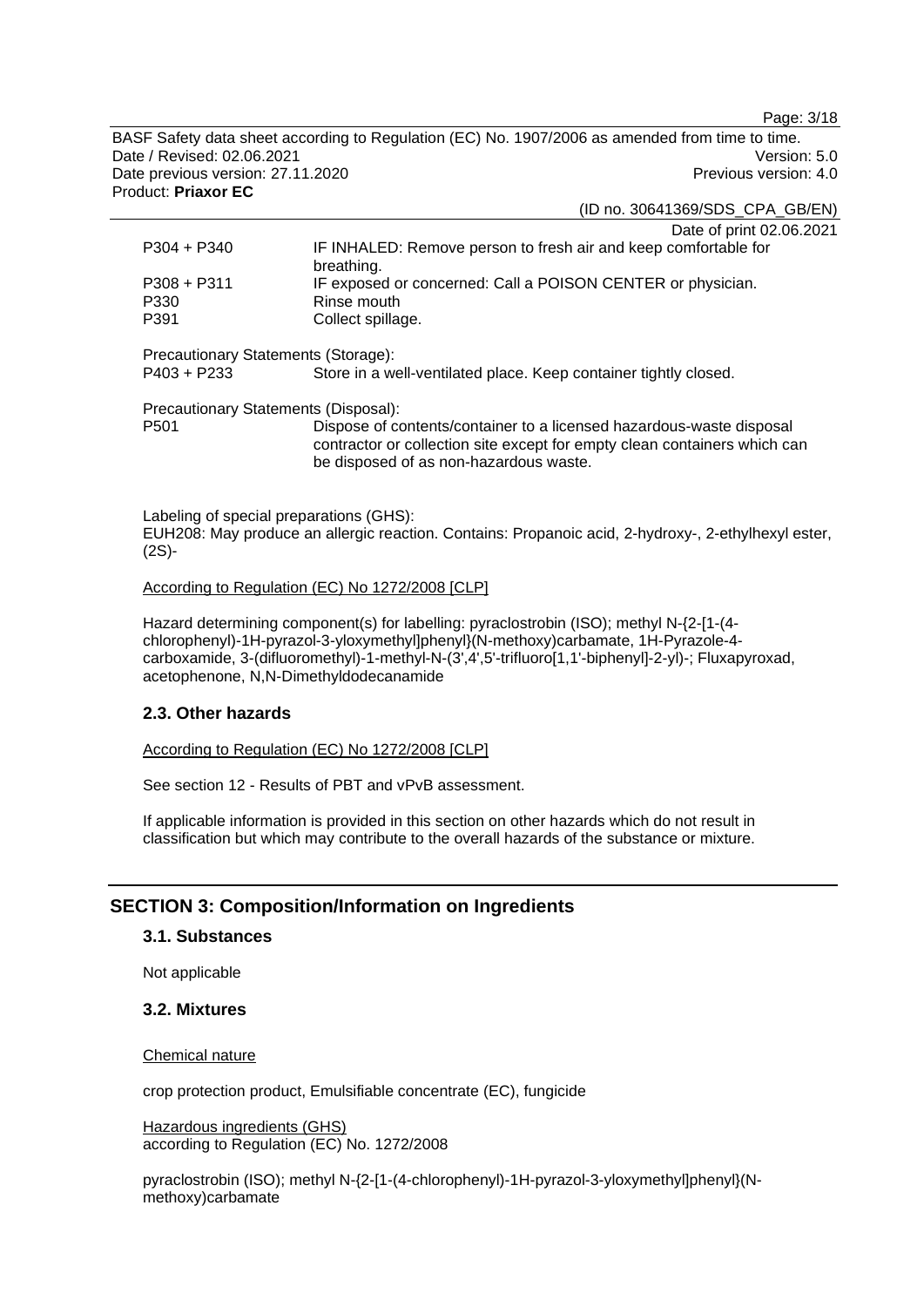Page: 4/18

BASF Safety data sheet according to Regulation (EC) No. 1907/2006 as amended from time to time. Date / Revised: 02.06.2021 Version: 5.0 Date previous version: 27.11.2020 **Previous version: 4.0** Previous version: 4.0 Product: **Priaxor EC** 

(ID no. 30641369/SDS\_CPA\_GB/EN)

Date of print 02.06.2021

CAS Number: 175013-18-0 INDEX-Number: 613-272-00-6 Acute Tox. 3 (Inhalation - mist) Skin Corr./Irrit. 2 STOT SE 3 (irr. to respiratory syst.) Aquatic Acute 1 Aquatic Chronic 1 M-factor acute: 100 M-factor chronic: 100 H315, H331, H335, H400, H410

1H-Pyrazole-4-carboxamide, 3-(difluoromethyl)-1-methyl-N-(3',4',5'-trifluoro[1,1'-biphenyl]-2-yl)-; Fluxapyroxad Content (W/W) 7 32 % Repr. Add. cat. lact.

| <b>COLLIGIII (VV/VV).</b> 1.32 70 | Repr. Add. Cat. Iaci |
|-----------------------------------|----------------------|
| CAS Number: 907204-31-3           | Aquatic Acute 1      |
|                                   | Aquatic Chronic 1    |
|                                   | H362, H400, H410     |

N,N-Dimethyldodecanamide

Content (W/W): < 25 % CAS Number: 3007-53-2 EC-Number: 221-117-5 REACH registration number: 01- 2120099180-57

Content (W/W): 14.63 %

Skin Corr./Irrit. 2 Eye Dam./Irrit. 2 STOT SE 3 (irr. to respiratory syst.) Aquatic Acute 1 Aquatic Chronic 3 M-factor acute: 1 H319, H315, H335, H412, H400

Propanoic acid, 2-hydroxy-, 2-ethylhexyl ester, (2S)- Content (W/W):  $< 25 \%$ CAS Number: 186817-80-1 REACH registration number: 01- 2119516238-41 Skin Corr./Irrit. 2 Eye Dam./Irrit. 2 Skin Sens. 1B H319, H315, H317

Methyl-Oxirane, Blockpolymer with Oxirane, Monoisotridecyl ether Content (W/W):  $<$  15 % CAS Number: 196823-11-7 Eye Dam./Irrit. 2 H<sub>319</sub>

acetophenone Content (W/W):  $<$  15 % CAS Number: 98-86-2 EC-Number: 202-708-7 REACH registration number: 01- 2119533169-37 INDEX-Number: 606-042-00-1

Acute Tox. 4 (oral) Eye Dam./Irrit. 2 H319, H302

Poly(oxy-1,2-ethanediyl), .alpha.-[tris(1-phenylethyl)phenyl]-.omega.-hydroxy-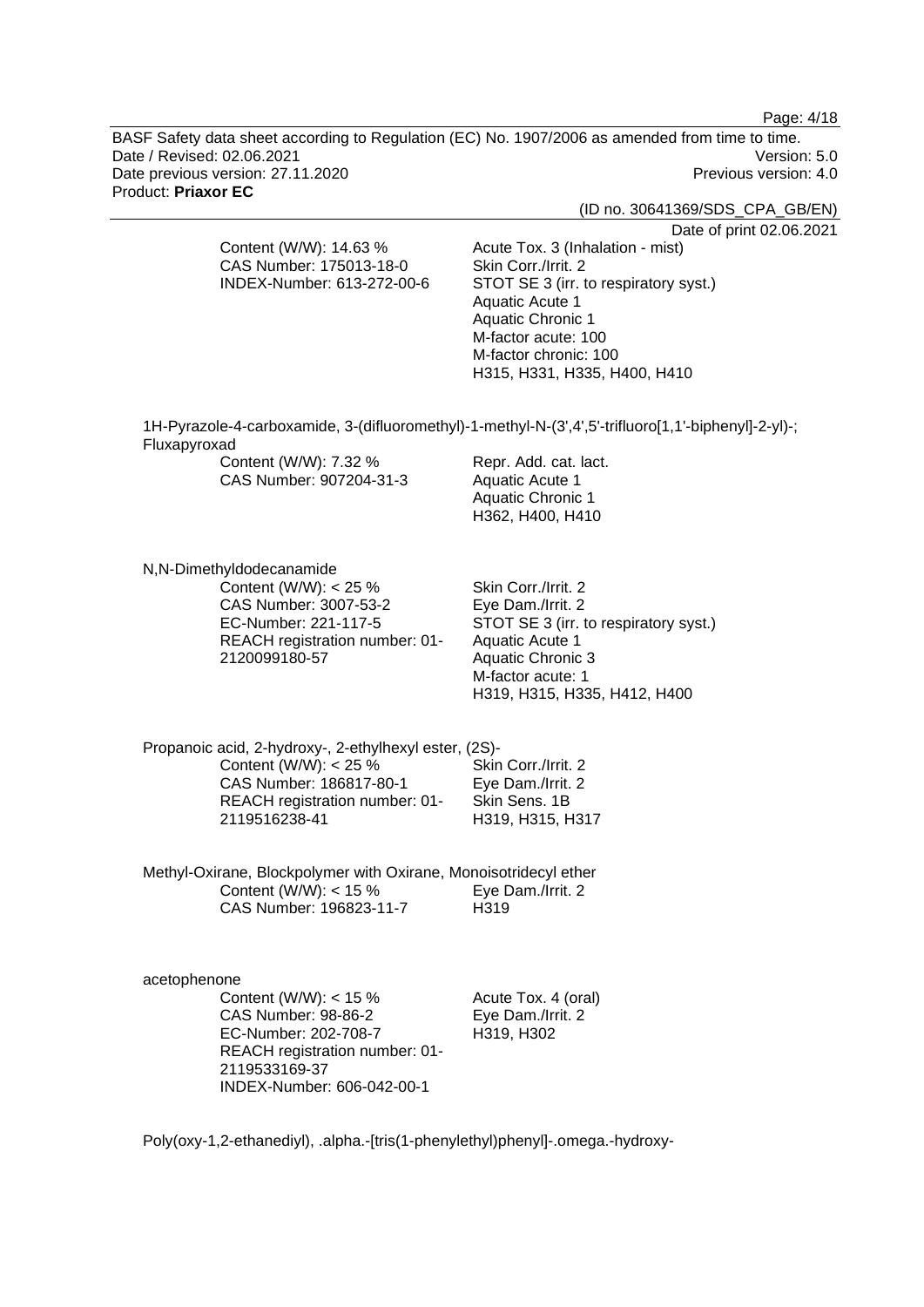Page: 5/18

BASF Safety data sheet according to Regulation (EC) No. 1907/2006 as amended from time to time. Date / Revised: 02.06.2021 Version: 5.0 Date previous version: 27.11.2020 **Previous version: 4.0** Previous version: 4.0 Product: **Priaxor EC** 

(ID no. 30641369/SDS\_CPA\_GB/EN)

nt 02.06.2021

|               | Content (W/W): $<$ 10 %<br>CAS Number: 99734-09-5                                                                                                                                    | Aquatic Chronic 3<br>H412                                                                                                                                                                          | Date of prin |
|---------------|--------------------------------------------------------------------------------------------------------------------------------------------------------------------------------------|----------------------------------------------------------------------------------------------------------------------------------------------------------------------------------------------------|--------------|
| 2119964467-24 | Content (W/W): $<$ 10 %<br>CAS Number: 68953-96-8<br>EC-Number: 273-234-6<br>REACH registration number: 01-                                                                          | Benzenesulfonic acid, mono-C11-13-branched alkyl derivs., calcium salts<br>Acute Tox. 4 (dermal)<br>Skin Corr./Irrit. 2<br>Eye Dam./Irrit. 1<br><b>Aquatic Chronic 2</b><br>H318, H315, H312, H411 |              |
| 2119510128-50 | Solvent naphtha (petroleum), heavy arom.<br>Content (W/W): $<$ 5 %<br>CAS Number: 64742-94-5<br>EC-Number: 265-198-5<br>REACH registration number: 01-<br>INDEX-Number: 649-424-00-3 | Asp. Tox. 1<br>Skin Corr./Irrit. 2<br>STOT SE 3 (drowsiness and dizziness)<br><b>Aquatic Chronic 2</b><br>H315, H304, H336, H411                                                                   |              |
|               | Alcohols, C11-14-iso-, C13-rich, ethoxylated<br>Content (W/W): $<$ 1 %<br>CAS Number: 78330-21-9                                                                                     | Acute Tox. 4 (oral)<br>Eye Dam./Irrit. 1<br><b>Aquatic Acute 1</b><br><b>Aquatic Chronic 2</b><br>H318, H302, H411, H400                                                                           |              |

For the classifications not written out in full in this section, including the hazard classes and the hazard statements, the full text is listed in section 16.

### **SECTION 4: First-Aid Measures**

#### **4.1. Description of first aid measures**

Show container, label and/or safety data sheet to physician.

First aid personnel should pay attention to their own safety. If the patient is likely to become unconscious, place and transport in stable sideways position (recovery position). Immediately remove contaminated clothing.

If inhaled: Keep patient calm, remove to fresh air, seek medical attention.

On skin contact: Wash thoroughly with soap and water

On contact with eyes: Wash affected eyes for at least 15 minutes under running water with eyelids held open.

#### On ingestion:

Immediately rinse mouth and then drink 200-300 ml of water, seek medical attention.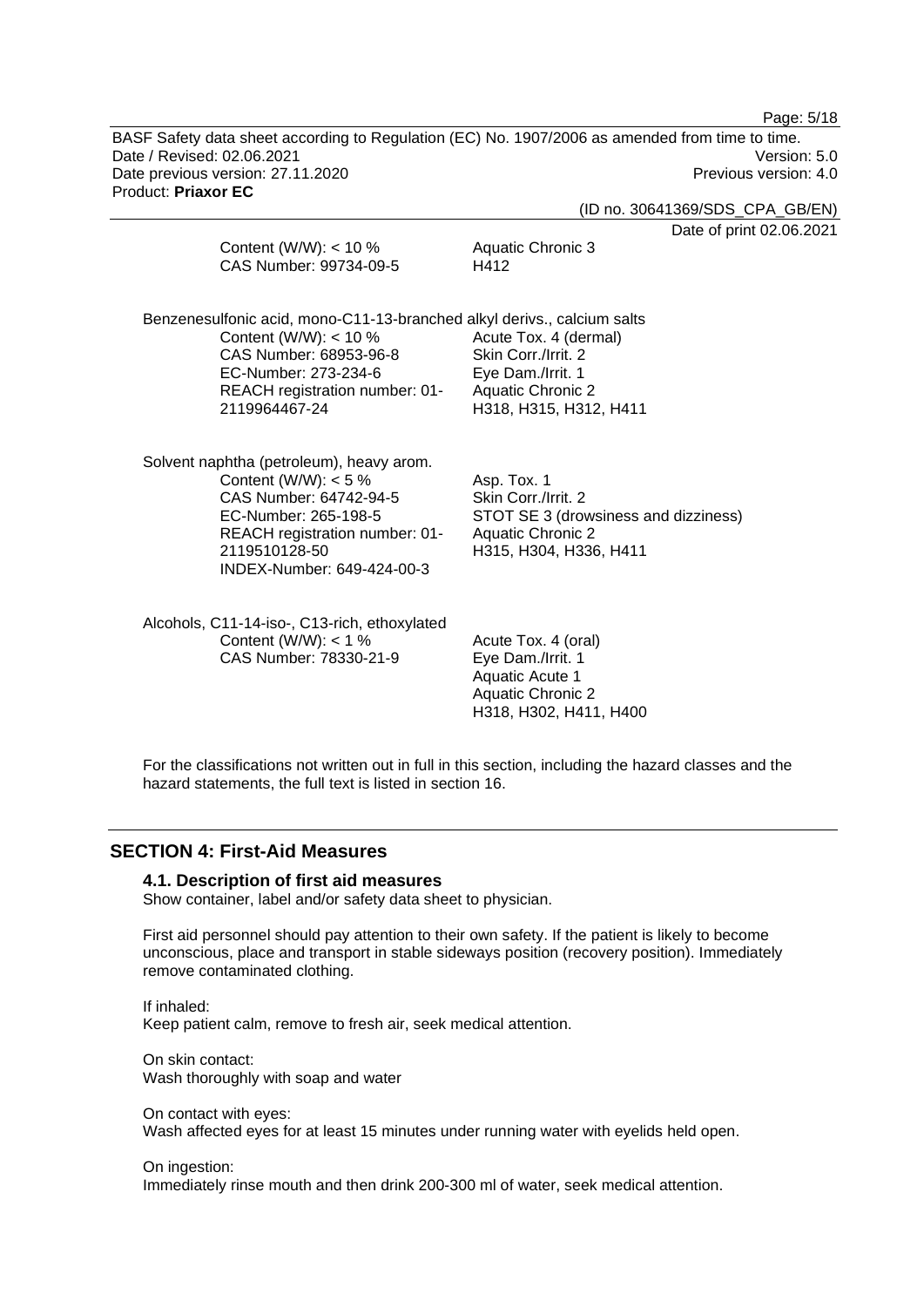Page: 6/18

BASF Safety data sheet according to Regulation (EC) No. 1907/2006 as amended from time to time. Date / Revised: 02.06.2021 Version: 5.0 Date previous version: 27.11.2020 **Previous version: 4.0** Previous version: 4.0 Product: **Priaxor EC** 

(ID no. 30641369/SDS\_CPA\_GB/EN)

Date of print 02.06.2021

### **4.2. Most important symptoms and effects, both acute and delayed**

Symptoms: Information, i.e. additional information on symptoms and effects may be included in the GHS labeling phrases available in Section 2 and in the Toxicological assessments available in Section 11., (Further) symptoms and / or effects are not known so far

### **4.3. Indication of any immediate medical attention and special treatment needed**

Treatment: Treat according to symptoms (decontamination, vital functions), no known specific antidote.

### **SECTION 5: Fire-Fighting Measures**

#### **5.1. Extinguishing media**

Suitable extinguishing media: water spray, foam, dry powder, carbon dioxide

#### **5.2. Special hazards arising from the substance or mixture**

Endangering substances: carbon monoxide, Carbon dioxide, hydrogen chloride, hydrogen fluoride, nitrogen oxides, sulfur oxides, halogenated compounds

Advice: The substances/groups of substances mentioned can be released in case of fire.

### **5.3. Advice for fire-fighters**

Special protective equipment: Wear self-contained breathing apparatus and chemical-protective clothing.

Further information:

Keep containers cool by spraying with water if exposed to fire. In case of fire and/or explosion do not breathe fumes. Collect contaminated extinguishing water separately, do not allow to reach sewage or effluent systems. Dispose of fire debris and contaminated extinguishing water in accordance with official regulations.

### **SECTION 6: Accidental Release Measures**

#### **6.1. Personal precautions, protective equipment and emergency procedures**

Do not breathe vapour/spray. Use personal protective clothing. Avoid contact with the skin, eyes and clothing.

### **6.2. Environmental precautions**

Do not discharge into the subsoil/soil. Do not discharge into drains/surface waters/groundwater.

Do not allow contamination of public drains or surface or ground waters. Inform local water plc if spillage enters drains and the Environment Agency (England & Wales), the Scottish Environmental Protection Agency (Scotland), or the Environment and Heritage Service (Northern Ireland) if it enters surface or ground waters. Keep people and animals away.

#### **6.3. Methods and material for containment and cleaning up**

For small amounts: Pick up with suitable absorbent material (e.g. sand, sawdust, general-purpose binder, kieselguhr).

For large amounts: Dike spillage. Pump off product.

Dispose of absorbed material in accordance with regulations. Collect waste in suitable containers, which can be labeled and sealed. Clean contaminated floors and objects thoroughly with water and detergents, observing environmental regulations. Wear suitable protective equipment.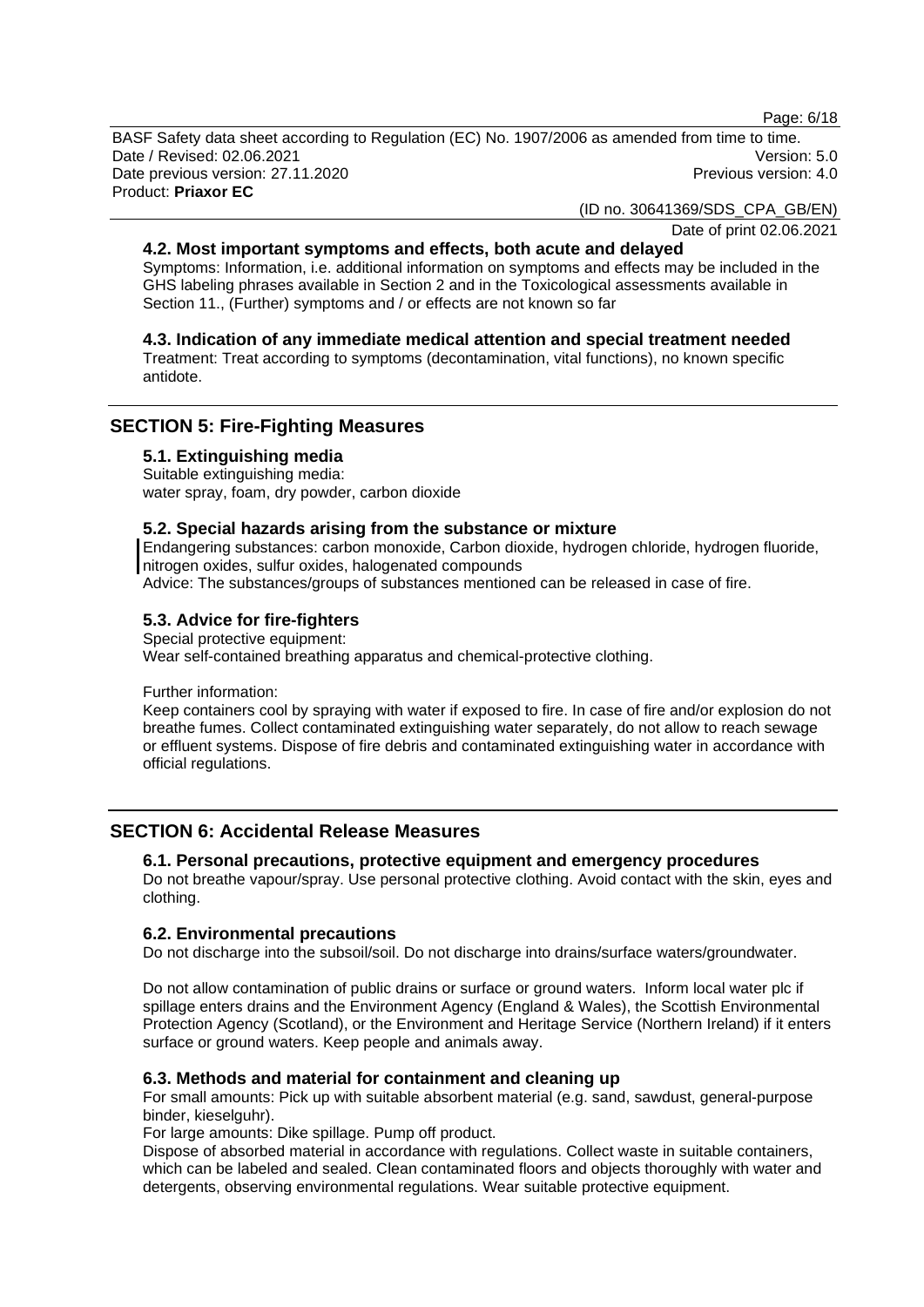Page: 7/18

BASF Safety data sheet according to Regulation (EC) No. 1907/2006 as amended from time to time. Date / Revised: 02.06.2021 Version: 5.0 Date previous version: 27.11.2020 **Previous version: 4.0** Previous version: 4.0 Product: **Priaxor EC** 

(ID no. 30641369/SDS\_CPA\_GB/EN)

Date of print 02.06.2021

### **6.4. Reference to other sections**

Information regarding exposure controls/personal protection and disposal considerations can be found in section 8 and 13.

### **SECTION 7: Handling and Storage**

### **7.1. Precautions for safe handling**

No special measures necessary if stored and handled correctly. Ensure thorough ventilation of stores and work areas. When using do not eat, drink or smoke. Hands and/or face should be washed before breaks and at the end of the shift.

Protection against fire and explosion:

Vapours may form ignitable mixture with air. Prevent electrostatic charge - sources of ignition should be kept well clear - fire extinguishers should be kept handy.

### **7.2. Conditions for safe storage, including any incompatibilities**

Segregate from foods and animal feeds.

Further information on storage conditions: Keep away from heat. Protect from direct sunlight.

Protect from temperatures below: -10 °C

Changes in the properties of the product may occur if substance/product is stored below indicated temperature for extended periods of time.

Protect from temperatures above: 40 °C

Changes in the properties of the product may occur if substance/product is stored above indicated temperature for extended periods of time.

### **7.3. Specific end use(s)**

For the relevant identified use(s) listed in Section 1 the advice mentioned in this section 7 is to be observed.

### **SECTION 8: Exposure Controls/Personal Protection**

### **8.1. Control parameters**

Components with occupational exposure limits

No occupational exposure limits known.

Refer to the current edition of HSE Guidance Note EH40 Occupational Exposure Limits (United Kingdom). For normal use and handling refer to the product label/leaflet.

### **8.2. Exposure controls**

#### Personal protective equipment

#### Respiratory protection:

Suitable respiratory protection for lower concentrations or short-term effect: Combination filter for gases/vapours of organic, inorganic, acid inorganic, alkaline compounds and toxic particles (e. g. EN 14387 Type ABEK-P3)

Hand protection: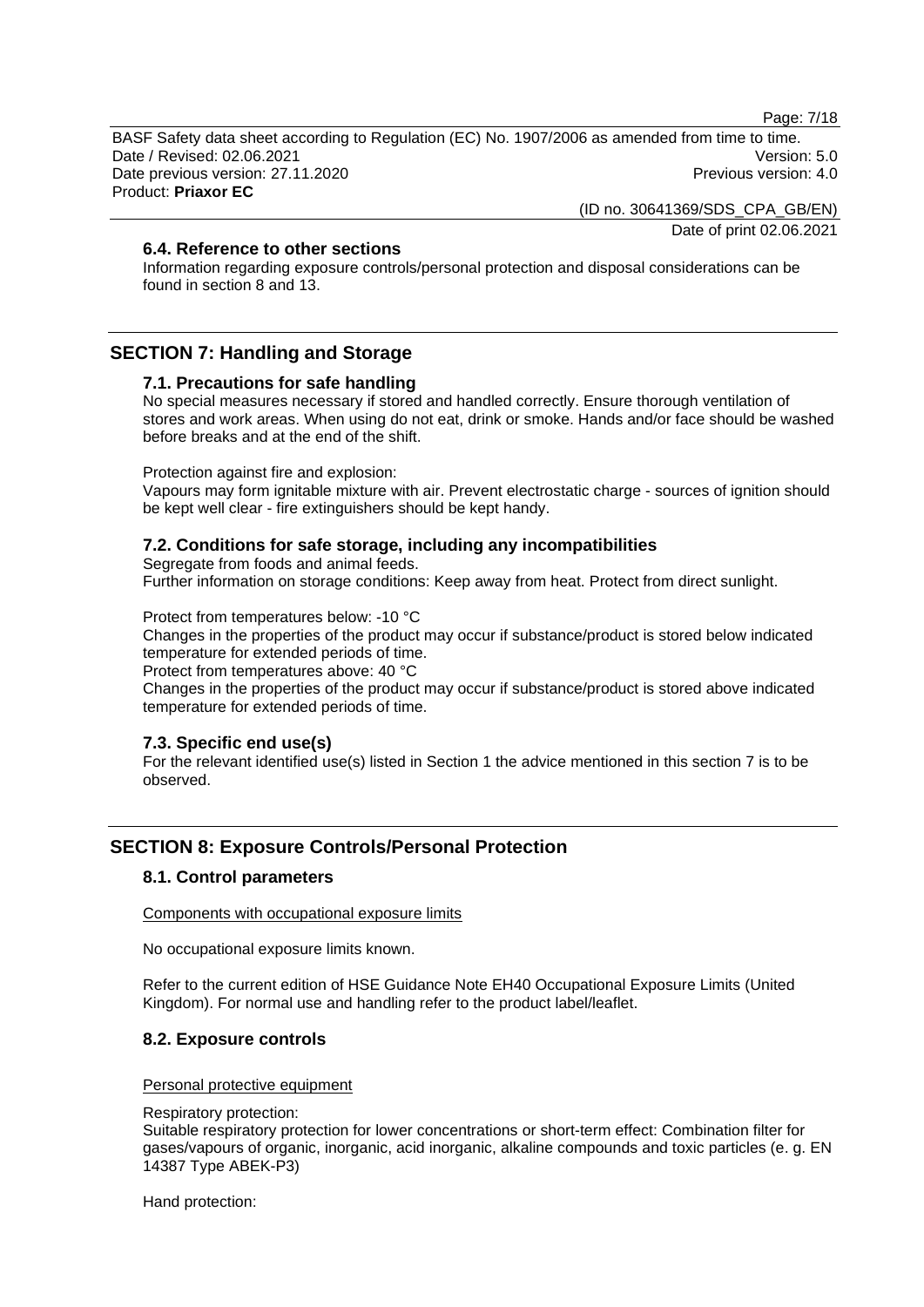Page: 8/18

BASF Safety data sheet according to Regulation (EC) No. 1907/2006 as amended from time to time. Date / Revised: 02.06.2021 Version: 5.0 Date previous version: 27.11.2020 **Previous version: 4.0** Previous version: 4.0 Product: **Priaxor EC** 

(ID no. 30641369/SDS\_CPA\_GB/EN)

Date of print 02.06.2021

Suitable chemical resistant safety gloves (EN ISO 374-1) also with prolonged, direct contact (Recommended: Protective index 6, corresponding > 480 minutes of permeation time according to EN ISO 374-1): E.g. nitrile rubber (0.4 mm), chloroprene rubber (0.5 mm), butyl rubber (0.7 mm) etc.

Eye protection:

Safety glasses with side-shields (frame goggles) (e.g. EN 166)

Body protection:

Body protection must be chosen depending on activity and possible exposure, e.g. apron, protecting boots, chemical-protection suit (according to EN 14605 in case of splashes or EN ISO 13982 in case of dust).

### General safety and hygiene measures

Wearing of closed work clothing is recommended. The statements on personal protective equipment in the instructions for use apply when handling crop-protection agents in final-consumer packing. Store work clothing separately. Keep away from food, drink and animal feeding stuffs.

### **SECTION 9: Physical and Chemical Properties**

| Form:<br>Colour:<br>Odour:   | liquid<br>yellow<br>strong, sweetish                                                                                                                                                                                  |
|------------------------------|-----------------------------------------------------------------------------------------------------------------------------------------------------------------------------------------------------------------------|
| Odour threshold:             |                                                                                                                                                                                                                       |
|                              | Not determined since harmful by<br>inhalation.                                                                                                                                                                        |
| pH value:                    | approx. $5 - 7$<br>(1 %(m), 20 °C)                                                                                                                                                                                    |
| crystallization temperature: | approx. $<$ -20 $^{\circ}$ C                                                                                                                                                                                          |
| boiling temperature:         | approx. 202 °C                                                                                                                                                                                                        |
| Flash point:                 | Information applies to the solvent.<br>99 °C                                                                                                                                                                          |
| Evaporation rate:            |                                                                                                                                                                                                                       |
| Flammability:                | not applicable<br>No dangerous quantities of<br>flammable gases will be produced by<br>contact with water.                                                                                                            |
| Lower explosion limit:       |                                                                                                                                                                                                                       |
| Upper explosion limit:       | As a result of our experience with this<br>product and our knowledge of its<br>composition we do not expect any<br>hazard as long as the product is used<br>appropriately and in accordance with<br>the intended use. |
|                              | As a result of our experience with this                                                                                                                                                                               |
|                              | product and our knowledge of its<br>composition we do not expect any<br>hazard as long as the product is used<br>appropriately and in accordance with<br>the intended use.                                            |
| Ignition temperature:        | 351 °C                                                                                                                                                                                                                |

### **9.1. Information on basic physical and chemical properties**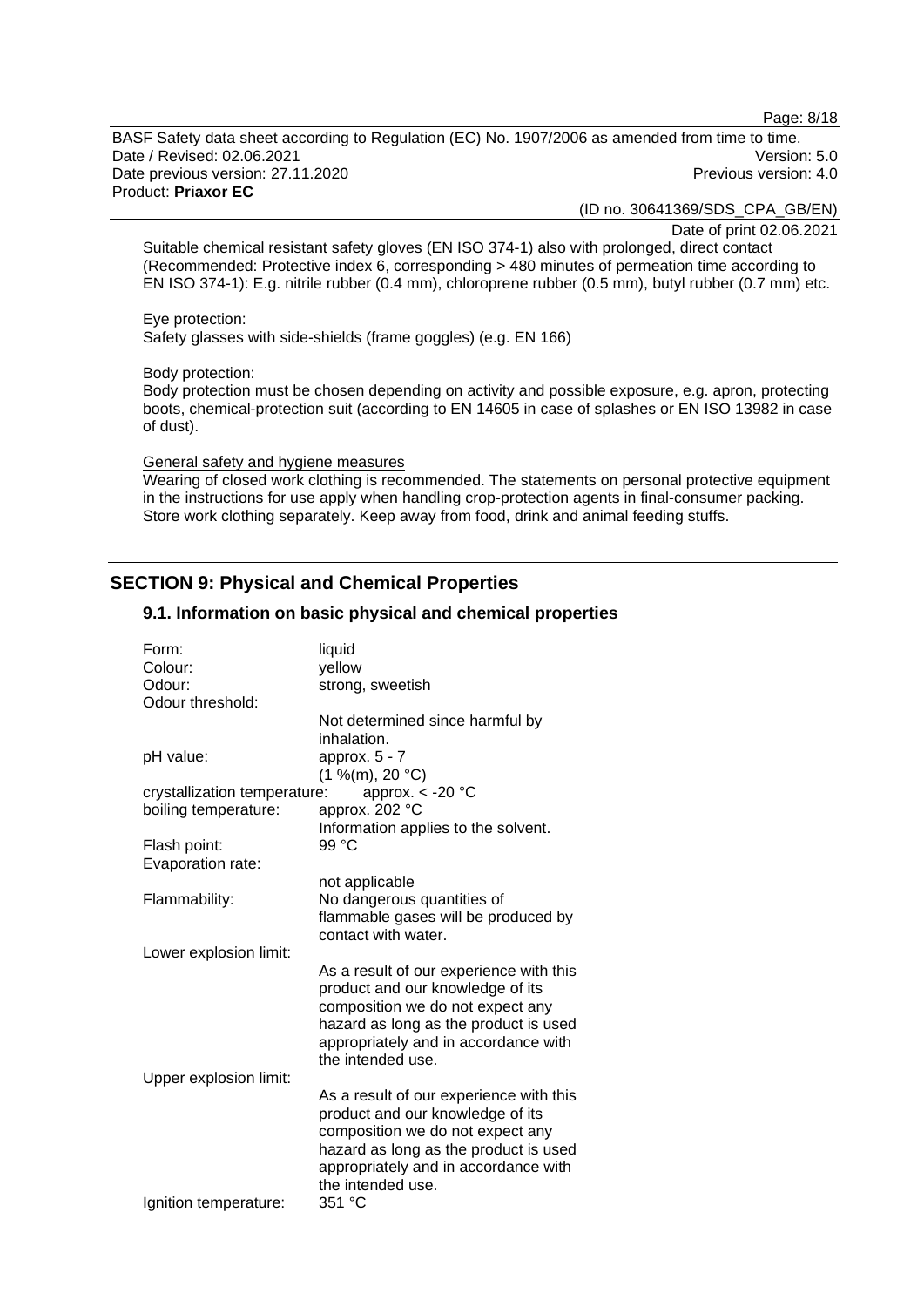Page: 9/18

BASF Safety data sheet according to Regulation (EC) No. 1907/2006 as amended from time to time. Date / Revised: 02.06.2021 Version: 5.0 Date previous version: 27.11.2020 **Previous version: 4.0** Previous version: 4.0 Product: **Priaxor EC** 

(ID no. 30641369/SDS\_CPA\_GB/EN)

Date of print 02.06.2021

| Vapour pressure:                                    | approx. 0.02 hPa                                                       |
|-----------------------------------------------------|------------------------------------------------------------------------|
|                                                     | (20 °C)                                                                |
|                                                     | Information applies to the solvent.                                    |
| Density:                                            | approx. $1.03$ g/cm $3$                                                |
|                                                     | (20 °C)                                                                |
| Relative vapour density (air):                      |                                                                        |
|                                                     | not applicable                                                         |
| Solubility in water:                                | emulsifiable                                                           |
| Partitioning coefficient n-octanol/water (log Kow): |                                                                        |
|                                                     | not applicable                                                         |
|                                                     | Thermal decomposition: 140 °C, 90 kJ/kg, (DSC (DIN 51007))             |
|                                                     | (onset temperature)                                                    |
|                                                     | Not a substance liable to self-decomposition according to UN transport |
|                                                     | regulations, class 4.1.                                                |
| Viscosity, dynamic:                                 | approx. 14 mPa.s                                                       |
|                                                     | (40 °C, 10 1/s)                                                        |
| Explosion hazard:                                   | not explosive                                                          |
| Fire promoting properties:                          | not fire-propagating                                                   |

### **9.2. Other information**

| SADT: | $>75\,^{\circ}\mathrm{C}$                                    |
|-------|--------------------------------------------------------------|
|       | Heat accumulation / Dewar 500 ml (SADT, UN-Test H.4, 28.4.4) |

### **SECTION 10: Stability and Reactivity**

#### **10.1. Reactivity**

No hazardous reactions if stored and handled as prescribed/indicated.

#### **10.2. Chemical stability**

The product is stable if stored and handled as prescribed/indicated.

#### **10.3. Possibility of hazardous reactions**

No hazardous reactions if stored and handled as prescribed/indicated.

#### **10.4. Conditions to avoid**

See SDS section 7 - Handling and storage.

### **10.5. Incompatible materials**

Substances to avoid: strong acids, strong bases, strong oxidizing agents

#### **10.6. Hazardous decomposition products**

Hazardous decomposition products: No hazardous decomposition products if stored and handled as prescribed/indicated.

### **SECTION 11: Toxicological Information**

### **11.1. Information on toxicological effects**

Acute toxicity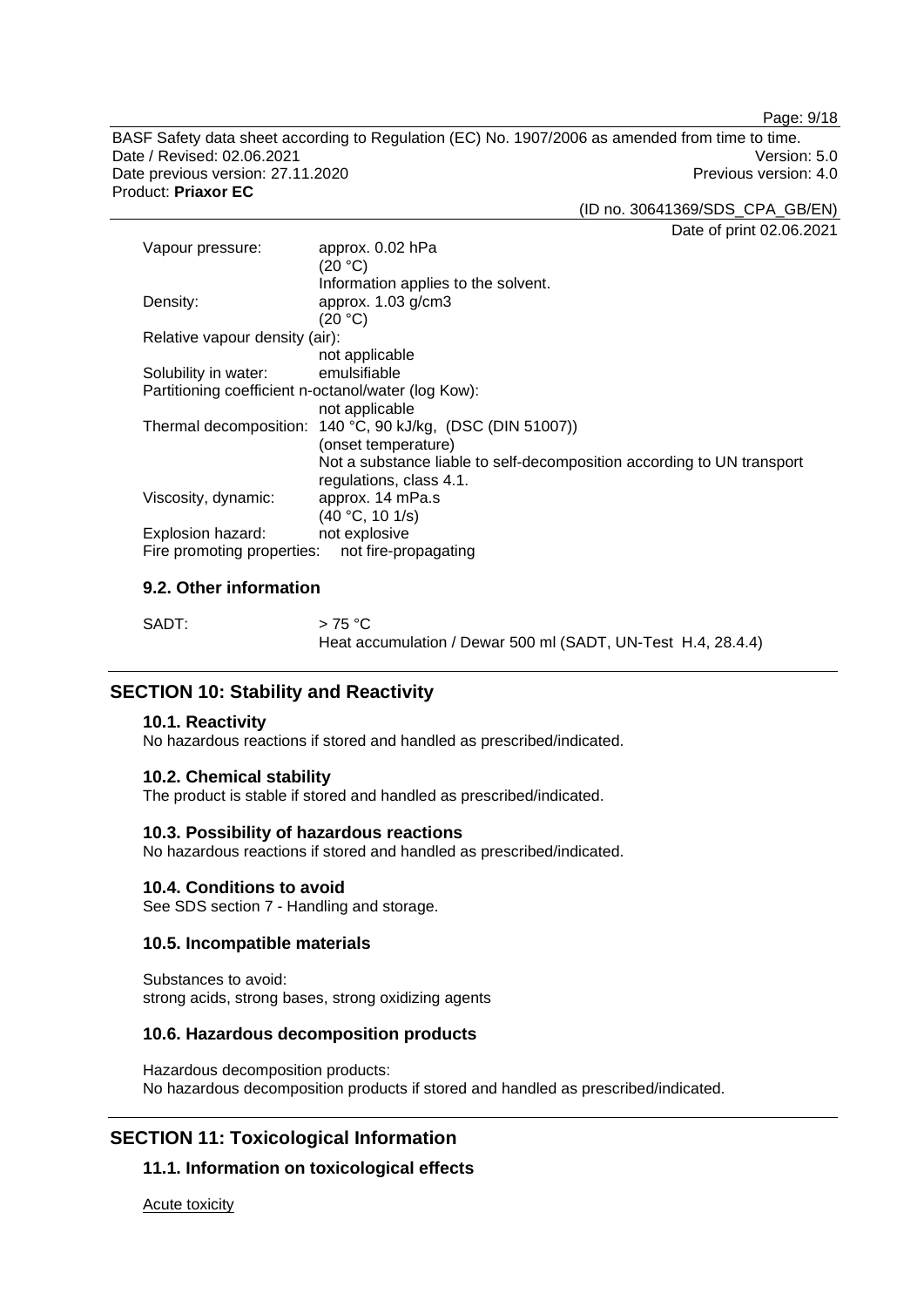Page: 10/18

BASF Safety data sheet according to Regulation (EC) No. 1907/2006 as amended from time to time. Date / Revised: 02.06.2021 Version: 5.0 Date previous version: 27.11.2020 **Previous version: 4.0** Previous version: 4.0 Product: **Priaxor EC** 

(ID no. 30641369/SDS\_CPA\_GB/EN)

Date of print 02.06.2021

#### Assessment of acute toxicity:

Of moderate toxicity after single ingestion. Of moderate toxicity after short-term inhalation. Virtually nontoxic after a single skin contact. The product has not been tested. The statement has been derived from substances/products of a similar structure or composition.

Experimental/calculated data: LD50 rat (oral): > 500 - < 2,000 mg/kg (OECD Guideline 423)

LC50 rat (by inhalation):  $> 2.3 - 4.8$  mg/l 4 h An aerosol was tested.

LD50 rat (dermal): > 5,000 mg/kg (OECD Guideline 402) No mortality was observed.

#### **Irritation**

Assessment of irritating effects:

Not irritating to the eyes. Not irritating to the skin. The product has not been tested. The statement has been derived from substances/products of a similar structure or composition.

Experimental/calculated data: Skin corrosion/irritation rabbit: non-irritant (OECD Guideline 404)

Serious eye damage/irritation rabbit: non-irritant (OECD Guideline 405)

#### Respiratory/Skin sensitization

Assessment of sensitization:

There is no evidence of a skin-sensitizing potential. The product has not been tested. The statement has been derived from substances/products of a similar structure or composition.

Experimental/calculated data: Mouse Local Lymph Node Assay (LLNA) mouse: Non-sensitizing. (OECD Guideline 429)

#### Germ cell mutagenicity

Assessment of mutagenicity: Mutagenicity tests revealed no genotoxic potential. The product has not been tested. The statement has been derived from the properties of the individual components.

#### **Carcinogenicity**

Assessment of carcinogenicity: The product has not been tested. The statement has been derived from the properties of the individual components.

*Information on: 1H-Pyrazole-4-carboxamide, 3-(difluoromethyl)-1-methyl-N-(3',4',5'-trifluoro[1,1' biphenyl]-2-yl)-; Fluxapyroxad Assessment of carcinogenicity:* 

*Indication of possible carcinogenic effect in animal tests. The effect is caused by an animal specific mechanism that has no human counter part.*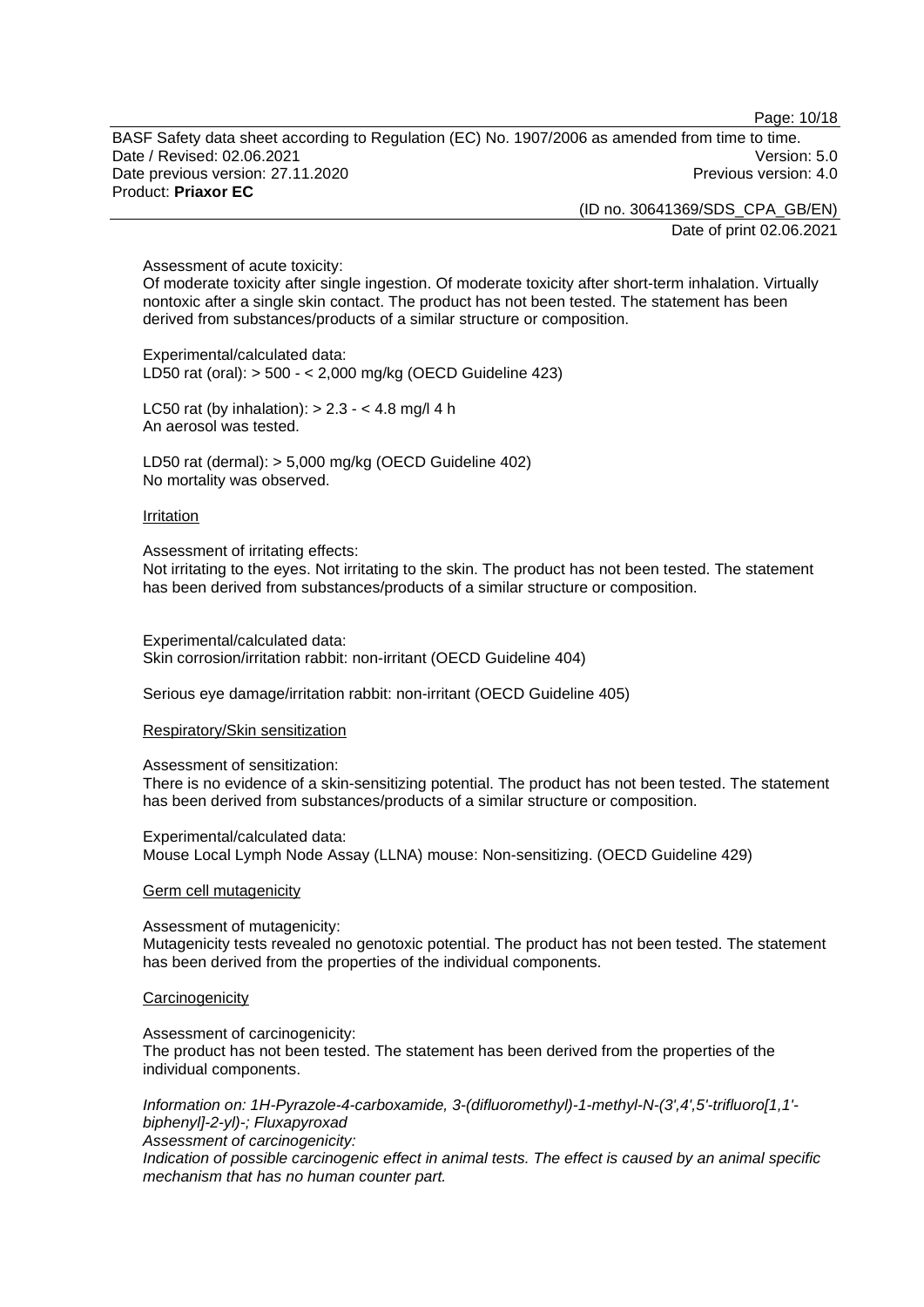Page: 11/18

BASF Safety data sheet according to Regulation (EC) No. 1907/2006 as amended from time to time. Date / Revised: 02.06.2021 Version: 5.0 Date previous version: 27.11.2020 **Previous version: 4.0** Previous version: 4.0 Product: **Priaxor EC** 

(ID no. 30641369/SDS\_CPA\_GB/EN)

Date of print 02.06.2021

*Information on: Solvent naphtha (petroleum), heavy arom. Assessment of carcinogenicity: Long-term exposure to highly irritating concentrations resulted in skin tumors in animals. A carcinogenic effect in humans can be excluded after brief skin contact. The product has not been tested. The statement has been derived from substances/products of a similar structure or composition.*  ----------------------------------

Reproductive toxicity

Assessment of reproduction toxicity: The product has not been tested. The statement has been derived from the properties of the individual components.

*Information on: 1H-Pyrazole-4-carboxamide, 3-(difluoromethyl)-1-methyl-N-(3',4',5'-trifluoro[1,1' biphenyl]-2-yl)-; Fluxapyroxad Assessment of reproduction toxicity: The results of animal studies gave no indication of a fertility impairing effect.*  ----------------------------------

Developmental toxicity

Assessment of teratogenicity:

The product has not been tested. The statement has been derived from the properties of the individual components.

*Information on: N,N-Dimethyldodecanamide*

*Assessment of teratogenicity: The substance did not cause malformations in animal studies; however, toxicity to development was observed at high doses that were toxic to the parental animals. The product has not been tested. The statement has been derived from substances/products of a similar structure or composition.*  ----------------------------------

Specific target organ toxicity (single exposure)

Assessment of STOT single: Causes temporary irritation of the respiratory tract.

Remarks: The product has not been tested. The statement has been derived from the properties of the individual components.

Repeated dose toxicity and Specific target organ toxicity (repeated exposure)

Assessment of repeated dose toxicity:

The product has not been tested. The statement has been derived from the properties of the individual components.

*Information on: 1H-Pyrazole-4-carboxamide, 3-(difluoromethyl)-1-methyl-N-(3',4',5'-trifluoro[1,1' biphenyl]-2-yl)-; Fluxapyroxad Assessment of repeated dose toxicity: Adaptive effects were observed after repeated exposure in animal studies.* 

*Information on: pyraclostrobin (ISO); methyl N-{2-[1-(4-chlorophenyl)-1H-pyrazol-3 yloxymethyl]phenyl}(N-methoxy)carbamate*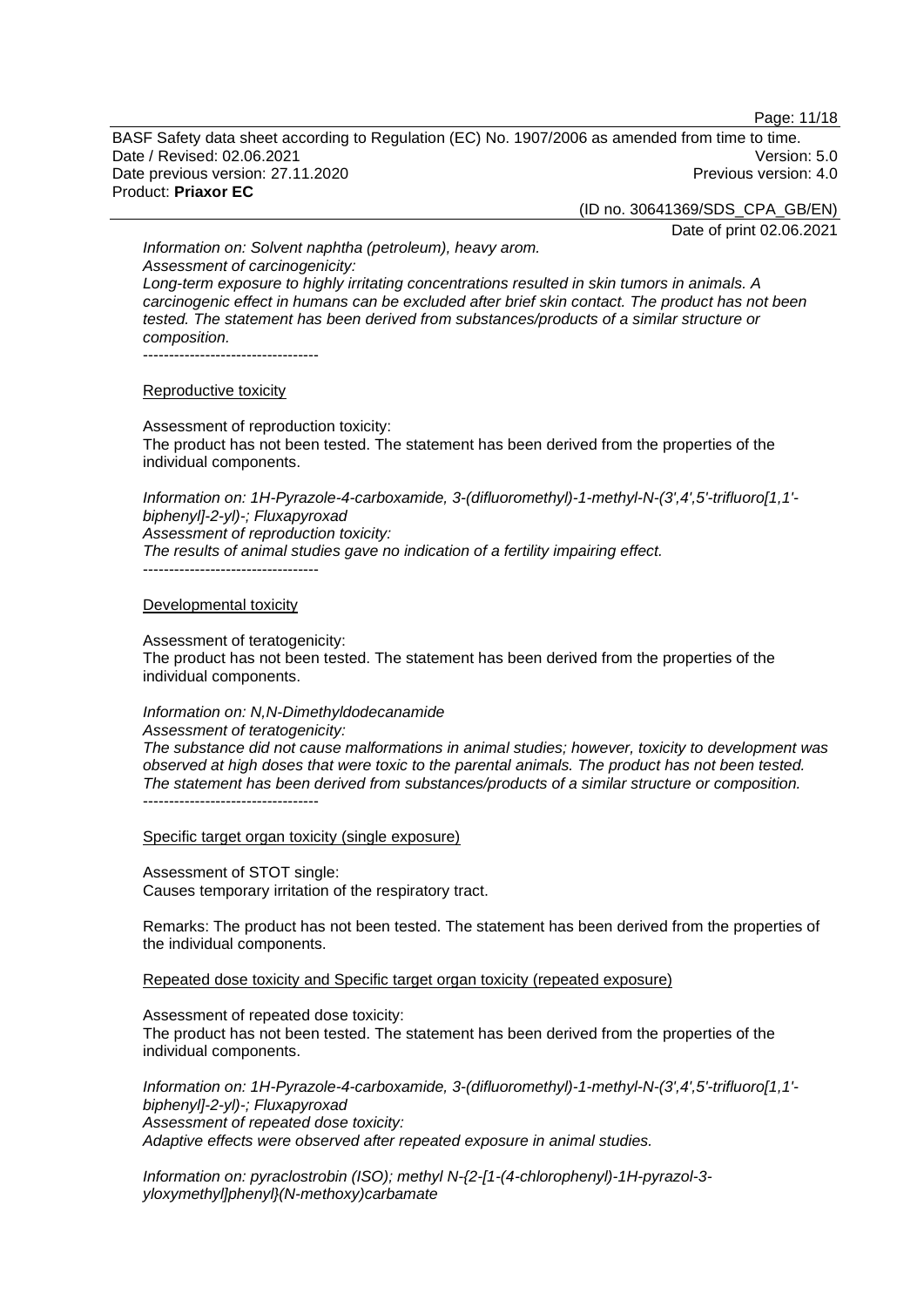Page: 12/18

BASF Safety data sheet according to Regulation (EC) No. 1907/2006 as amended from time to time. Date / Revised: 02.06.2021 Version: 5.0 Date previous version: 27.11.2020 **Previous version: 4.0** Previous version: 4.0 Product: **Priaxor EC** 

(ID no. 30641369/SDS\_CPA\_GB/EN)

Date of print 02.06.2021

*Assessment of repeated dose toxicity: After repeated exposure the prominent effect is local irritation. The substance may cause damage to the olfactory epithelium after repeated inhalation.* 

*Information on: Propanoic acid, 2-hydroxy-, 2-ethylhexyl ester, (2S)- Assessment of repeated dose toxicity: After repeated exposure the prominent effect is local irritation.* 

*Information on: N,N-Dimethyldodecanamide Assessment of repeated dose toxicity: After repeated exposure the prominent effect is local irritation. The product has not been tested. The statement has been derived from substances/products of a similar structure or composition.* 

*Information on: Benzenesulfonic acid, mono-C11-13-branched alkyl derivs., calcium salts Assessment of repeated dose toxicity:* 

*The product has not been tested. The statement has been derived from substances/products of a similar structure or composition. The substance may cause damage to the kidney after repeated ingestion of high doses, as shown in animal studies.* 

#### Aspiration hazard

No aspiration hazard expected.

----------------------------------

The product has not been tested. The statement has been derived from the properties of the individual components.

#### Other relevant toxicity information

Misuse can be harmful to health.

### **SECTION 12: Ecological Information**

### **12.1. Toxicity**

Assessment of aquatic toxicity: Very toxic to aquatic life with long lasting effects.

Toxicity to fish: LC50 (96 h) 0.046 mg/l, Oncorhynchus mykiss (Directive 92/69/EEC, C.1)

Aquatic invertebrates:

EC50 (48 h) 0.307 mg/l, Daphnia magna (Screening (style of OECD 202), static) The product has not been tested. The statement has been derived from substances/products of a similar structure or composition.

Aquatic plants: EC50 (72 h) 3.67 mg/l (growth rate), Pseudokirchneriella subcapitata (Guideline 92/69/EEC, C.3, static)

The product has not been tested. The statement has been derived from substances/products of a similar structure or composition.

EC10 (72 h) 1.69 mg/l, Pseudokirchneriella subcapitata (OECD Guideline 201)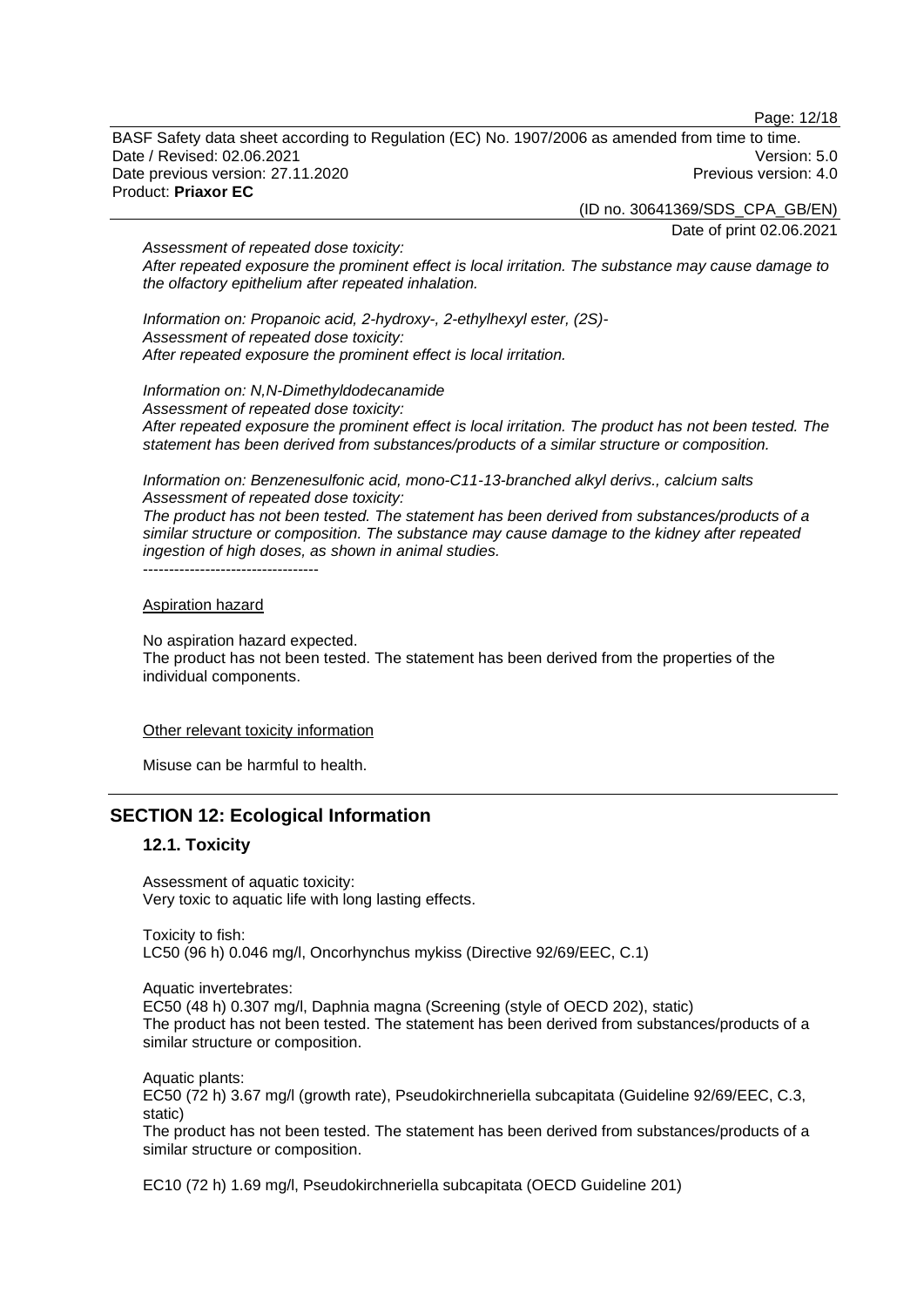Page: 13/18

BASF Safety data sheet according to Regulation (EC) No. 1907/2006 as amended from time to time. Date / Revised: 02.06.2021 Version: 5.0 Date previous version: 27.11.2020 **Previous version: 4.0** Previous version: 4.0 Product: **Priaxor EC** 

(ID no. 30641369/SDS\_CPA\_GB/EN)

Date of print 02.06.2021

The product has not been tested. The statement has been derived from substances/products of a similar structure or composition.

*Information on: pyraclostrobin (ISO); methyl N-{2-[1-(4-chlorophenyl)-1H-pyrazol-3 yloxymethyl]phenyl}(N-methoxy)carbamate Chronic toxicity to fish: No observed effect concentration (98 d) approx. 0.00235 mg/l, Oncorhynchus mykiss (OECD Guideline 210, Flow through.)*   $-$ 

*Information on: pyraclostrobin (ISO); methyl N-{2-[1-(4-chlorophenyl)-1H-pyrazol-3 yloxymethyl]phenyl}(N-methoxy)carbamate Chronic toxicity to aquatic invertebrates: No observed effect concentration (21 d) 0.004 mg/l, Daphnia magna (OECD Guideline 202, part 2, semistatic) The details of the toxic effect relate to the nominal concentration.* 

*No observed effect concentration (28 d) 0.00128 mg/l, Mysidopsis bahia (OPP 72-4 (EPA-Guideline), Flow through.) The statement of the toxic effect relates to the analytically determined concentration.*   $-$ 

#### **12.2. Persistence and degradability**

Assessment biodegradation and elimination (H2O): The product has not been tested. The statement has been derived from the properties of the individual components.

*Information on: 1H-Pyrazole-4-carboxamide, 3-(difluoromethyl)-1-methyl-N-(3',4',5'-trifluoro[1,1' biphenyl]-2-yl)-; Fluxapyroxad Assessment biodegradation and elimination (H2O): Not readily biodegradable (by OECD criteria).* 

*Information on: pyraclostrobin (ISO); methyl N-{2-[1-(4-chlorophenyl)-1H-pyrazol-3 yloxymethyl]phenyl}(N-methoxy)carbamate Assessment biodegradation and elimination (H2O): Not readily biodegradable (by OECD criteria).*  ----------------------------------

#### **12.3. Bioaccumulative potential**

Assessment bioaccumulation potential: The product has not been tested. The statement has been derived from the properties of the individual components.

*Information on: 1H-Pyrazole-4-carboxamide, 3-(difluoromethyl)-1-methyl-N-(3',4',5'-trifluoro[1,1' biphenyl]-2-yl)-; Fluxapyroxad Bioaccumulation potential:* 

*Bioconcentration factor (BCF): 36 - 37 (28 d), Lepomis macrochirus (OECD-Guideline 305) Does not accumulate in organisms.*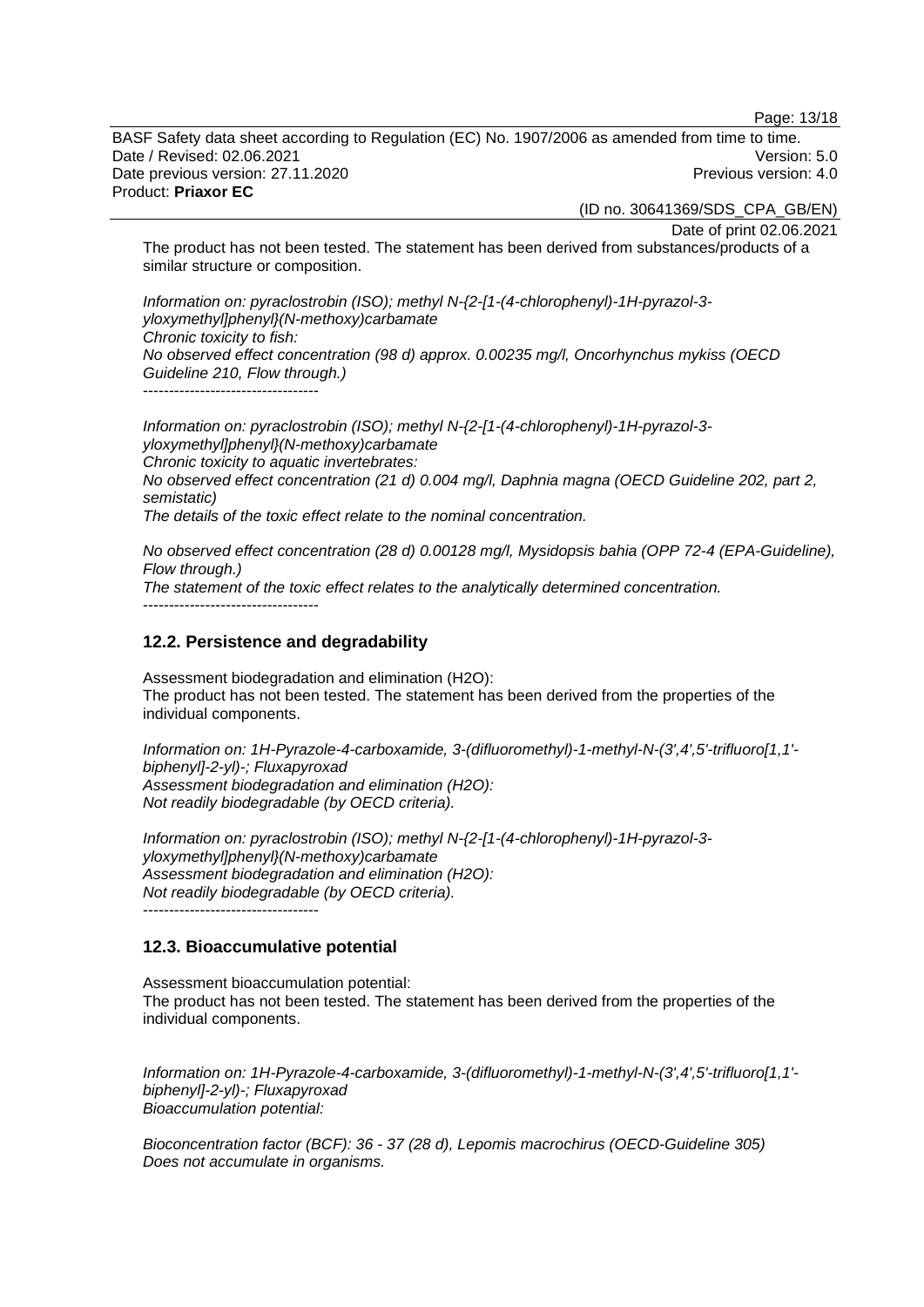Page: 14/18

BASF Safety data sheet according to Regulation (EC) No. 1907/2006 as amended from time to time. Date / Revised: 02.06.2021 Version: 5.0 Date previous version: 27.11.2020 **Previous version: 4.0** Previous version: 4.0 Product: **Priaxor EC** 

(ID no. 30641369/SDS\_CPA\_GB/EN)

Date of print 02.06.2021

*Information on: pyraclostrobin (ISO); methyl N-{2-[1-(4-chlorophenyl)-1H-pyrazol-3 yloxymethyl]phenyl}(N-methoxy)carbamate Bioaccumulation potential:* 

*Bioconcentration factor (BCF): 379 - 507, Oncorhynchus mykiss (OECD-Guideline 305) Accumulation in organisms is not to be expected.*  ----------------------------------

### **12.4. Mobility in soil**

Assessment transport between environmental compartments: Adsorption in soil: The product has not been tested. The statement has been derived from the properties of the individual components.

*Information on: 1H-Pyrazole-4-carboxamide, 3-(difluoromethyl)-1-methyl-N-(3',4',5'-trifluoro[1,1' biphenyl]-2-yl)-; Fluxapyroxad* 

*Assessment transport between environmental compartments: Adsorption in soil: Following exposure to soil, adsorption to solid soil particles is probable, therefore contamination of groundwater is not expected.*

*Information on: pyraclostrobin (ISO); methyl N-{2-[1-(4-chlorophenyl)-1H-pyrazol-3 yloxymethyl]phenyl}(N-methoxy)carbamate Assessment transport between environmental compartments: Adsorption in soil: Following exposure to soil, adsorption to solid soil particles is probable, therefore contamination of groundwater is not expected.*

----------------------------------

### **12.5. Results of PBT and vPvB assessment**

The product does not contain a substance fulfilling the PBT (persistent/bioaccumulative/toxic) criteria or the vPvB (very persistent/very bioaccumulative) criteria.

### **12.6. Other adverse effects**

The product does not contain substances that are listed in Regulation (EC) 1005/2009 on substances that deplete the ozone layer.

### **12.7. Additional information**

Other ecotoxicological advice: Do not discharge product into the environment without control.

### **SECTION 13: Disposal Considerations**

### **13.1. Waste treatment methods**

Must be disposed of or incinerated in accordance with local regulations.

The UK Environmental Protection (Duty of Care) Regulations (EP) and amendments should be noted (United Kingdom).

This product and any uncleaned containers must be disposed of as hazardous waste in accordance with the 2005 Hazardous Waste Regulations and amendments (United Kingdom)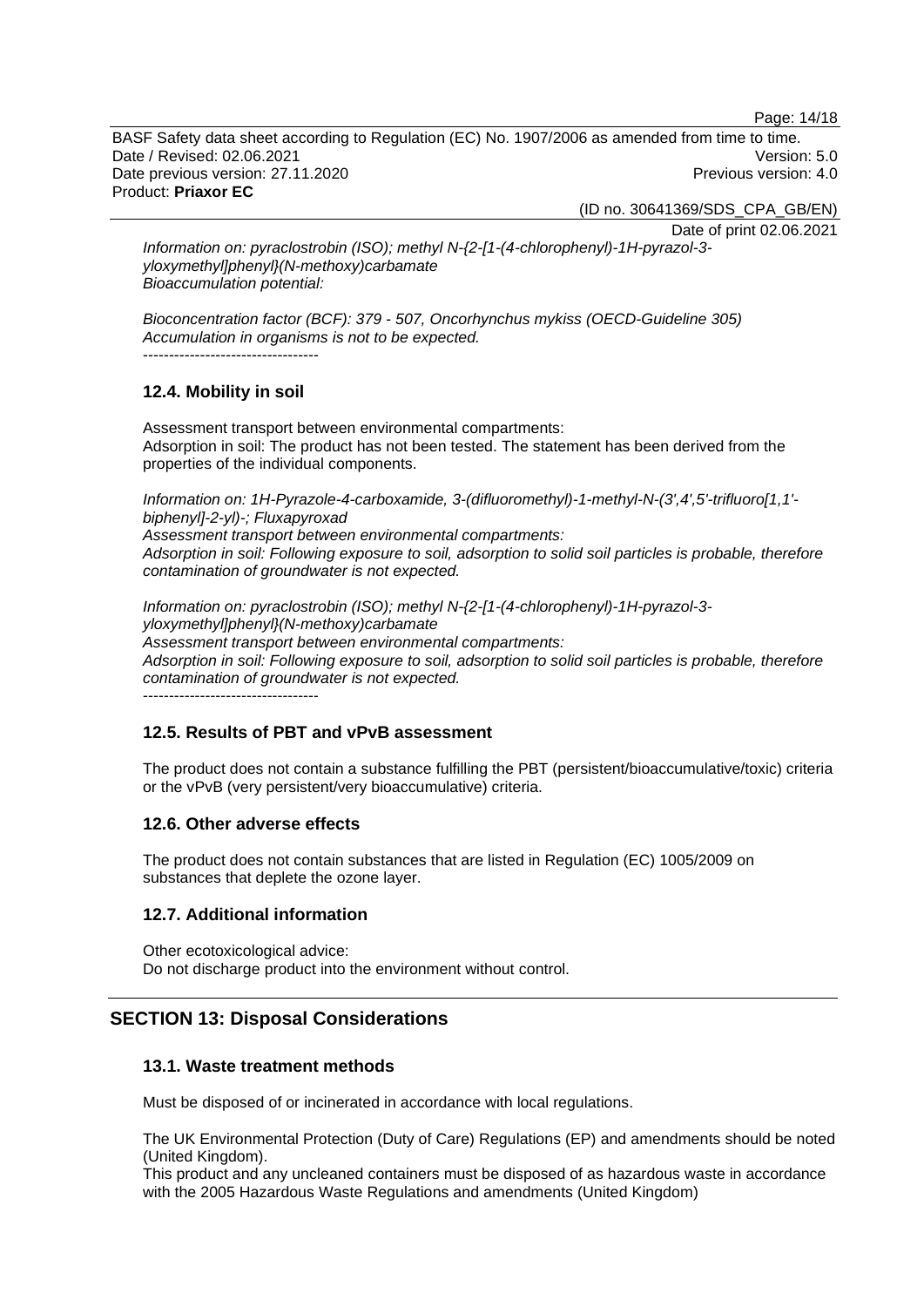Page: 15/18

BASF Safety data sheet according to Regulation (EC) No. 1907/2006 as amended from time to time. Date / Revised: 02.06.2021 Version: 5.0 Date previous version: 27.11.2020 Previous version: 4.0 Product: **Priaxor EC** 

(ID no. 30641369/SDS\_CPA\_GB/EN)

Date of print 02.06.2021

Contaminated packaging:

Contaminated packaging should be emptied as far as possible and disposed of in the same manner as the substance/product.

### **SECTION 14: Transport Information**

### **Land transport**

#### ADR

| UN number<br>UN proper shipping name:<br>Transport hazard class(es):<br>Packing group:<br>Environmental hazards:<br>Special precautions for<br>user: | <b>UN3082</b><br>ENVIRONMENTALLY HAZARDOUS SUBSTANCE, LIQUID,<br>N.O.S. (contains PYRACLOSTROBIN, SOLVENT NAPHTHA)<br>9, EHSM<br>$\mathbf{III}$<br>yes<br>None known |
|------------------------------------------------------------------------------------------------------------------------------------------------------|----------------------------------------------------------------------------------------------------------------------------------------------------------------------|
| <b>RID</b>                                                                                                                                           |                                                                                                                                                                      |
| UN number<br>UN proper shipping name:                                                                                                                | <b>UN3082</b><br>ENVIRONMENTALLY HAZARDOUS SUBSTANCE, LIQUID,<br>N.O.S. (contains PYRACLOSTROBIN, SOLVENT NAPHTHA)                                                   |
| Transport hazard class(es):<br>Packing group:<br>Environmental hazards:<br>Special precautions for<br>user:                                          | 9, EHSM<br>Ш<br>ves<br>None known                                                                                                                                    |
| Inland waterway transport<br><b>ADN</b>                                                                                                              |                                                                                                                                                                      |
| UN number<br>UN proper shipping name:                                                                                                                | <b>UN3082</b><br>ENVIRONMENTALLY HAZARDOUS SUBSTANCE, LIQUID,<br>N.O.S. (contains PYRACLOSTROBIN, SOLVENT NAPHTHA)                                                   |
| Transport hazard class(es):<br>Packing group:<br>Environmental hazards:<br>Special precautions for<br>user:                                          | 9, EHSM<br>Ш<br>ves<br>None known                                                                                                                                    |
| وتمله مرورو المتمر المراسدة المراسين من                                                                                                              |                                                                                                                                                                      |

**Transport in inland waterway vessel** Not evaluated

#### **Sea transport**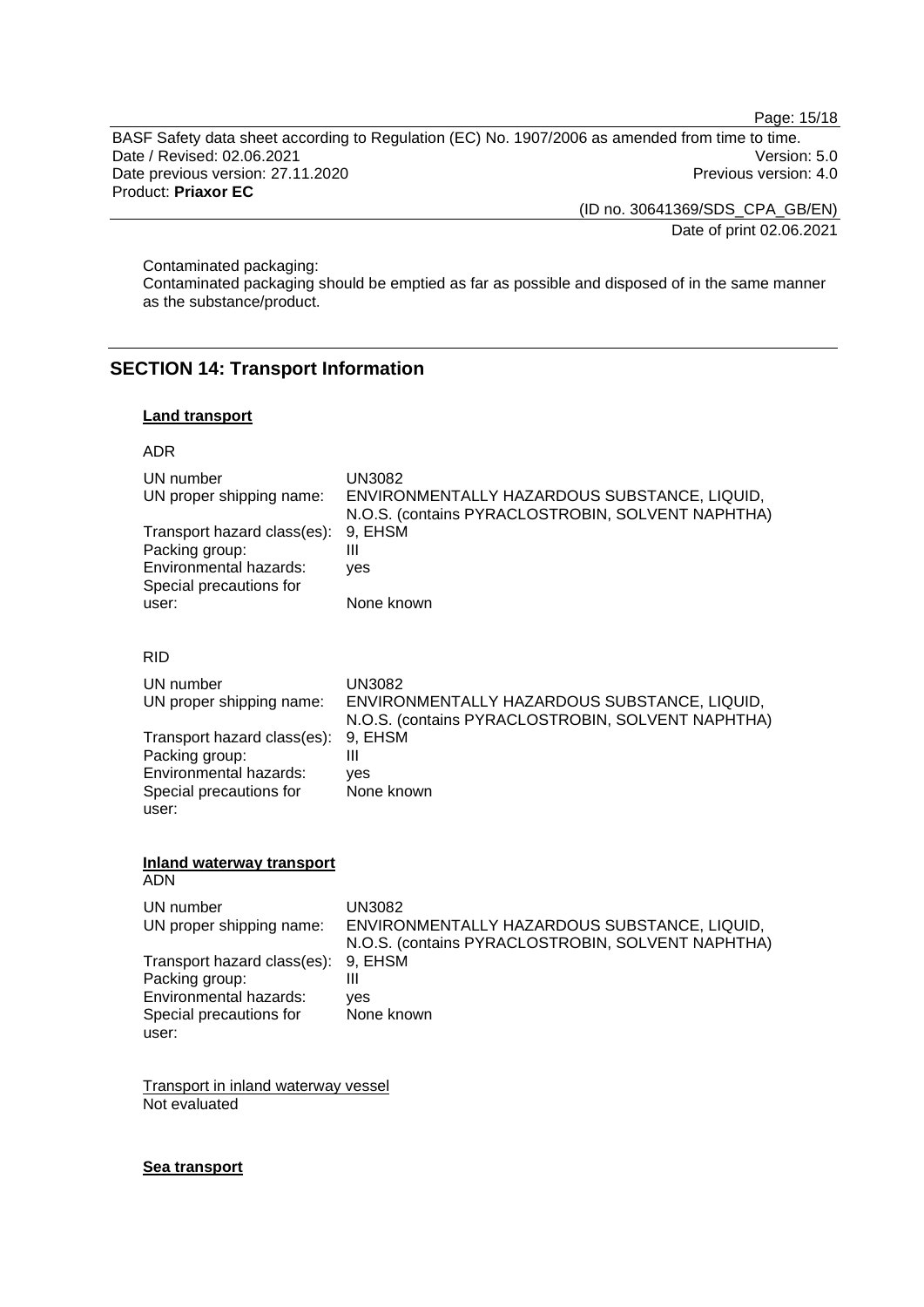Page: 16/18

BASF Safety data sheet according to Regulation (EC) No. 1907/2006 as amended from time to time. Date / Revised: 02.06.2021 Version: 5.0 Date previous version: 27.11.2020 **Previous version: 4.0** Previous version: 4.0 Product: **Priaxor EC** 

(ID no. 30641369/SDS\_CPA\_GB/EN)

Date of print 02.06.2021

#### IMDG

UN number: UN 3082 UN proper shipping name: ENVIRONMENTALLY HAZARDOUS SUBSTANCE, LIQUID, N.O.S. (contains PYRACLOSTROBIN, SOLVENT NAPHTHA) Transport hazard class(es): 9, EHSM Packing group: III Environmental hazards: yes Marine pollutant: YES Special precautions for user: None known

### **Air transport**

#### IATA/ICAO

| UN number:<br>UN proper shipping name: | UN 3082<br>ENVIRONMENTALLY HAZARDOUS SUBSTANCE, LIQUID,<br>N.O.S. (contains PYRACLOSTROBIN, SOLVENT NAPHTHA) |
|----------------------------------------|--------------------------------------------------------------------------------------------------------------|
| Transport hazard class(es): 9, EHSM    |                                                                                                              |
| Packing group:                         | Ш                                                                                                            |
| Environmental hazards:                 | ves                                                                                                          |
| Special precautions for                | None known                                                                                                   |
| user:                                  |                                                                                                              |

### **14.1. UN number**

See corresponding entries for "UN number" for the respective regulations in the tables above.

### **14.2. UN proper shipping name**

See corresponding entries for "UN proper shipping name" for the respective regulations in the tables above.

### **14.3. Transport hazard class(es)**

See corresponding entries for "Transport hazard class(es)" for the respective regulations in the tables above.

### **14.4. Packing group**

See corresponding entries for "Packing group" for the respective regulations in the tables above.

### **14.5. Environmental hazards**

See corresponding entries for "Environmental hazards" for the respective regulations in the tables above.

### **14.6. Special precautions for user**

See corresponding entries for "Special precautions for user" for the respective regulations in the tables above.

### **14.7. Transport in bulk according to Annex II of MARPOL and the IBC Code**

| Regulation:        | Not evaluated |
|--------------------|---------------|
| Shipment approved: | Not evaluated |
| Pollution name:    | Not evaluated |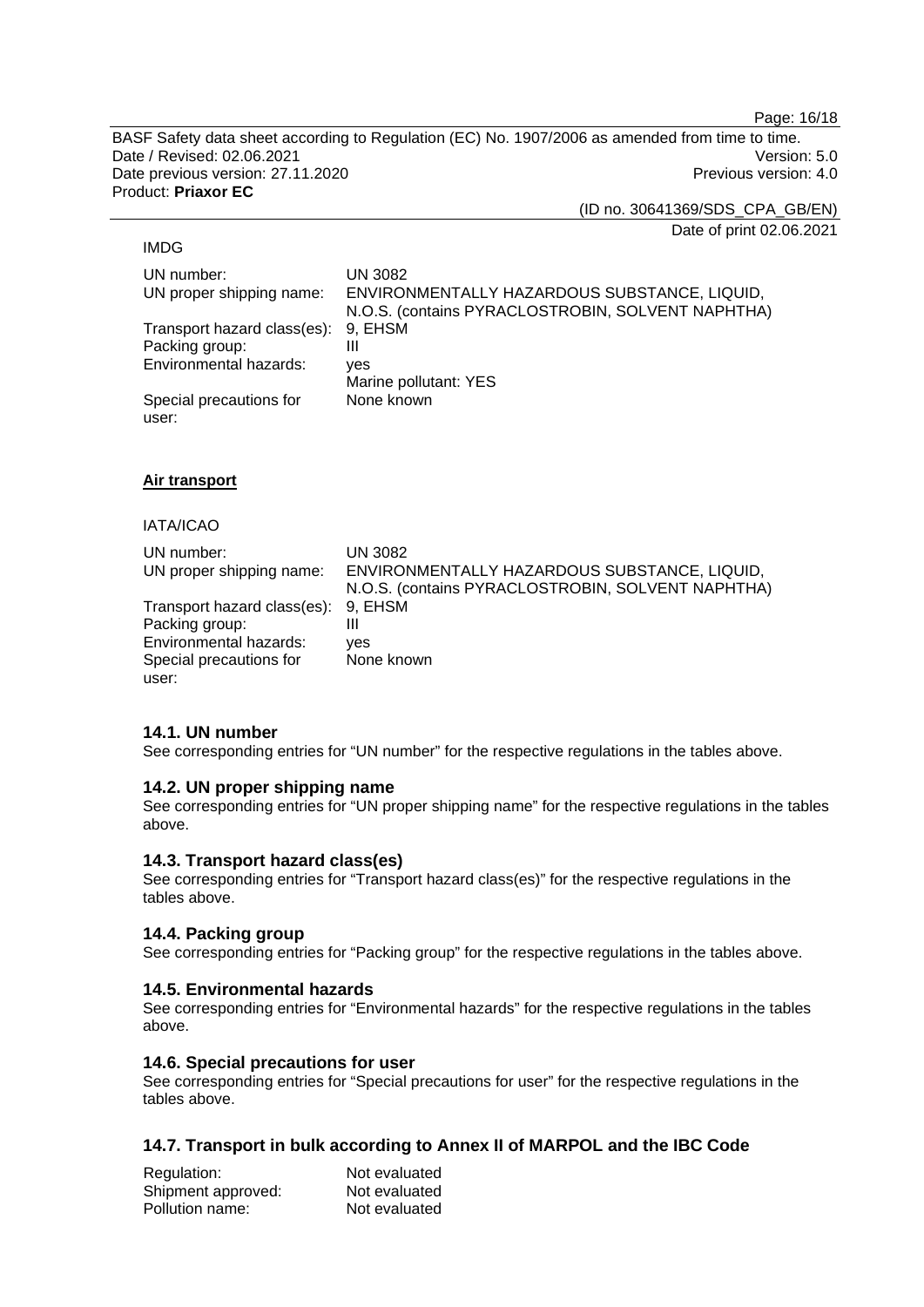Page: 17/18

BASF Safety data sheet according to Regulation (EC) No. 1907/2006 as amended from time to time. Date / Revised: 02.06.2021 Version: 5.0 Date previous version: 27.11.2020 **Previous version: 4.0** Previous version: 4.0 Product: **Priaxor EC** 

(ID no. 30641369/SDS\_CPA\_GB/EN)

Date of print 02.06.2021

Pollution category: Not evaluated Ship Type: Not evaluated

#### **Further information**

Product may be shipped as non-hazardous in suitable packages containing a net quantity of 5 L or less under the provisions of various regulatory agencies: ADR, RID, ADN: Special Provision 375; IMDG: 2.10.2.7; IATA: A197; TDG: Special Provision 99(2); 49CFR: §171.4 (c) (2) and also the Special Provision 375 in Appendix B which is regulated in China "Regulations Concerning Road Transportation of Dangerous Goods Part 3 Part 3: Index of dangerous goods name and transportation requirements" (JT/T 617.3)

This product is subject to the most recent edition of "The Carriage of Dangerous Goods and Use of Transportable Pressure Equipment Regulations" and their amendments (United Kingdom).

### **SECTION 15: Regulatory Information**

### **15.1. Safety, health and environmental regulations/legislation specific for the substance or mixture**

Prohibitions, Restrictions and Authorizations

Annex XVII of Regulation (EC) No 1907/2006: Number on List: 3

Restrictions of Regulation (EC) No 1907/2006, Annex XVII, do not apply for the intended use(s) of the product given in this SDS.

Directive 2012/18/EU - Control of Major Accident Hazards involving dangerous substances (EU): List entry in regulation: E1

This product is classified under the European CLP Regulation.

The data should be considered when making any assessment under the Control of Substances Hazardous to Health Regulations (COSHH), and related guidance, for example, 'COSHH Essentials' (United Kingdom).

This product may be subject to the Control of Major Accident Hazards Regulations (COMAH), and amendments if specific threshold tonnages are exceeded (United Kingdom).

### **15.2. Chemical Safety Assessment**

Advice on product handling can be found in sections 7 and 8 of this safety data sheet.

### **SECTION 16: Other Information**

For proper and safe use of this product, please refer to the approval conditions laid down on the product label.

Full text of the classifications, including the hazard classes and the hazard statements, if mentioned in section 2 or 3: Acute Tox. Acute toxicity

|         | <b><i>HOULD LOAIGHT</i></b>                      |
|---------|--------------------------------------------------|
| Repr.   | Reproductive toxicity                            |
| STOT SE | Specific target organ toxicity — single exposure |